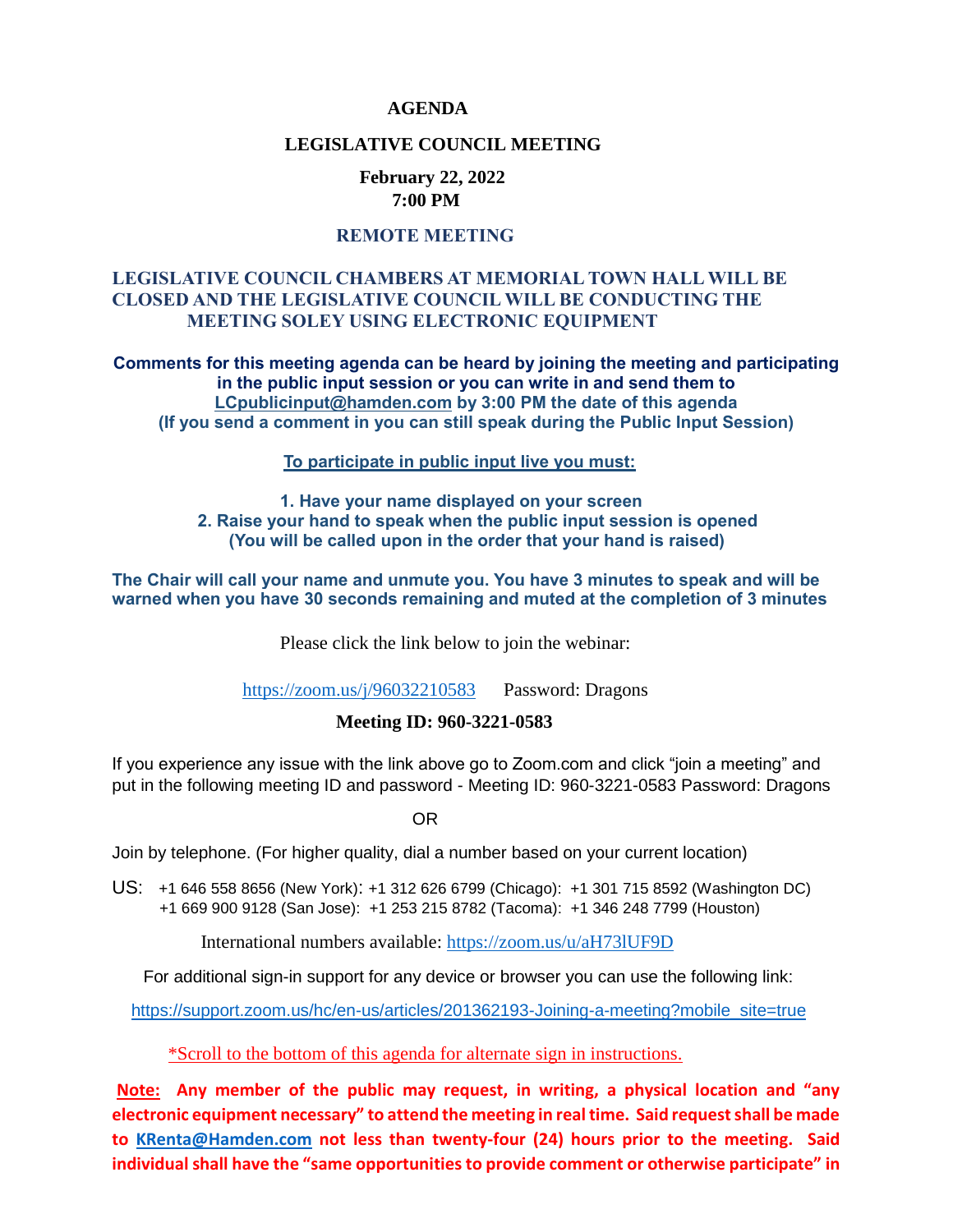**the meeting as would be afforded if the meeting was held in person with the following exception: Under law, the Legislative Council is not required to adjourn or postpone a meeting if such person loses the ability to participate because of an interruption, failure or degradation of such person's connection to the meeting by electronic equipment. Since the meeting is remote, participation by a quorum of members of the Legislative Council is expressly prohibited and will not be present at the physical location.**

- 1. CALL OF THE MEETING AND TAKING OF THE ROLL
- 2. PLEDGE OF ALLEGIANCE
- 3. LAND RECOGNITION AND MOMENT OF SILENCE
- 4. PUBLIC INPUT SESSION
- 5. CORRESPONDENCE
- 6. REPORT OF THE PRESIDENT
- 7. REPORT OF BOARDS AND DEPARTMENTS
- 8. REPORTS OF COUNCIL LIAISONS

9. APPROVAL OF PREVIOUS MINUTES – February 7, 2022 [https://www.hamden.com/AgendaCenter/ViewFile/Minutes/\\_02072022-2823](https://www.hamden.com/AgendaCenter/ViewFile/Minutes/_02072022-2823)

10. EXECUTIVE SESSION:

11. CONSENT CALENDAR: **The Consent Calendar includes all items that have passed unanimously in Committee on February 7th and will now be considered in toto by unanimous consent:**

- **1. Order authorizing intradepartmental transfer 2021-2022 Fiscal Year Budget – Fire Dept. – \$590,000 Multiple Accounts (from Reg. Salaries)** [https://www.hamden.com/DocumentCenter/View/5373/02072022\\_Order-HFD---](https://www.hamden.com/DocumentCenter/View/5373/02072022_Order-HFD---%20%20%20%20%20%20%20Intradept-Transfer-590000)  [Intradept-Transfer-590000](https://www.hamden.com/DocumentCenter/View/5373/02072022_Order-HFD---%20%20%20%20%20%20%20Intradept-Transfer-590000)
- **2. Resolution with respect to the authorization, issuance and sale of not exceeding \$60,000,000 Town of Hamden, Connecticut General Obligation Refunding Bonds** [https://www.hamden.com/DocumentCenter/View/5135/Resolution-Refunding-Bonds-](https://www.hamden.com/DocumentCenter/View/5135/Resolution-Refunding-Bonds-60000000)[60000000](https://www.hamden.com/DocumentCenter/View/5135/Resolution-Refunding-Bonds-60000000)
- **3. Order authorizing the Town of Hamden to receive \$468,000 from the Wallingford Solid Waste Project Reserve Fund**

[https://www.hamden.com/DocumentCenter/View/5367/02072022\\_Order-Wallingford-](https://www.hamden.com/DocumentCenter/View/5367/02072022_Order-Wallingford-Solid-Waste-Project-Reserve-Fund-468000)[Solid-Waste-Project-Reserve-Fund-468000](https://www.hamden.com/DocumentCenter/View/5367/02072022_Order-Wallingford-Solid-Waste-Project-Reserve-Fund-468000)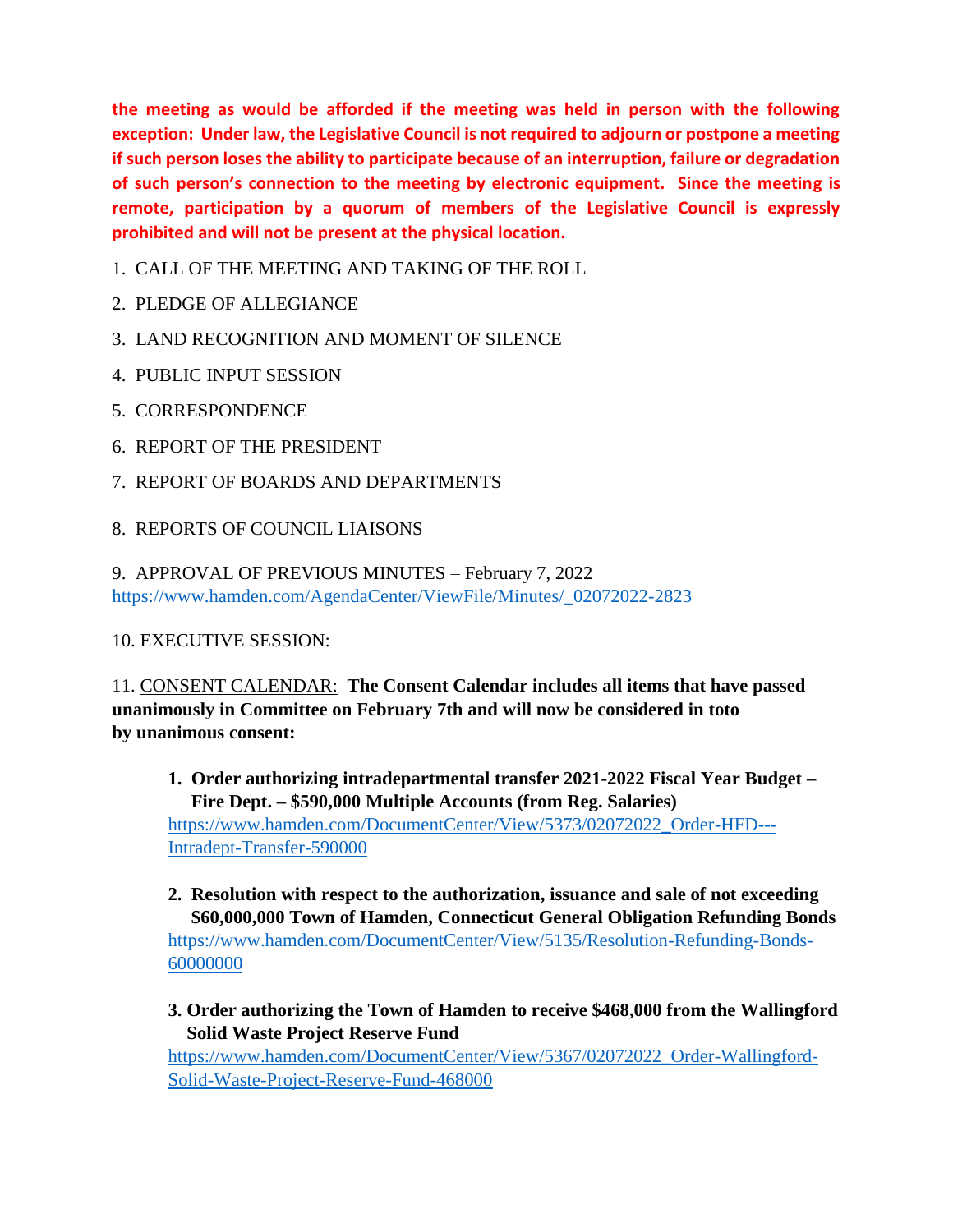### **4. Order adopting Fund Balance Policy**

[https://www.hamden.com/DocumentCenter/View/5368/02072022\\_Order-Adopting-](https://www.hamden.com/DocumentCenter/View/5368/02072022_Order-Adopting-Fund-Balance-Policy)[Fund-Balance-Policy](https://www.hamden.com/DocumentCenter/View/5368/02072022_Order-Adopting-Fund-Balance-Policy)

**REVISED DOCUMENT (revised in committee):**

[https://www.hamden.com/DocumentCenter/View/5417/HMDN-Fund-Balance-Policy-](https://www.hamden.com/DocumentCenter/View/5417/HMDN-Fund-Balance-Policy-REVISED-Feb-2022)[REVISED-Feb-2022](https://www.hamden.com/DocumentCenter/View/5417/HMDN-Fund-Balance-Policy-REVISED-Feb-2022)

### **5. Order authorizing acceptance and expenditure of Coronavirus Local Fiscal Recovery Funds (Also known as American Rescue Plan Act Funds) \$24,140,337.11**

[https://www.hamden.com/DocumentCenter/View/5394/Order-receive-ARPA-funds-](https://www.hamden.com/DocumentCenter/View/5394/Order-receive-ARPA-funds-Correction)**[Correction](https://www.hamden.com/DocumentCenter/View/5394/Order-receive-ARPA-funds-Correction)** 

### **6. Order authorizing intradepartmental transfer 2021-2022 Fiscal Year Budget (Legislative Council – Legal Lawyer) \$50,000 FROM E&C ACCOUNT** <https://www.hamden.com/DocumentCenter/View/5370/LC-transfer-Legal-Lawyer-50000>

# 12. REGULAR AGENDA:

1. Resolution establishing a Reapportionment Commission

## **Information Item: Appointment of a Mayoral appointment – Carlo A. Sarmiento – Building Official**

[https://www.hamden.com/DocumentCenter/View/5431/02222022\\_Info-Item---Appt-of-Carlo-A-](https://www.hamden.com/DocumentCenter/View/5431/02222022_Info-Item---Appt-of-Carlo-A-Sarimento-as-Building-Official)[Sarimento-as-Building-Official](https://www.hamden.com/DocumentCenter/View/5431/02222022_Info-Item---Appt-of-Carlo-A-Sarimento-as-Building-Official)

## 13. UNFINISHED BUSINESS:

14. NEW BUSINESS: (Public input if new business not listed is added)

## 15. ADJOURNMENT:

## **Scroll down for ZOOM sign in info:**

**1. Join using Zoom from your computer, tablet or smartphone by using the following link:** <https://zoom.us/j/96032210583>Password: Dragons

**2. If you already have the Zoom App or go to the Zoom.com website, simply select "join a meeting" and complete the following: Webinar ID: 960-3221-0583 Password: Dragons**

**Or iPhone one-tap:**

**US: +13017158592, 96032210583# or +13126266799, 96032210583#** 

**Or Telephone:**